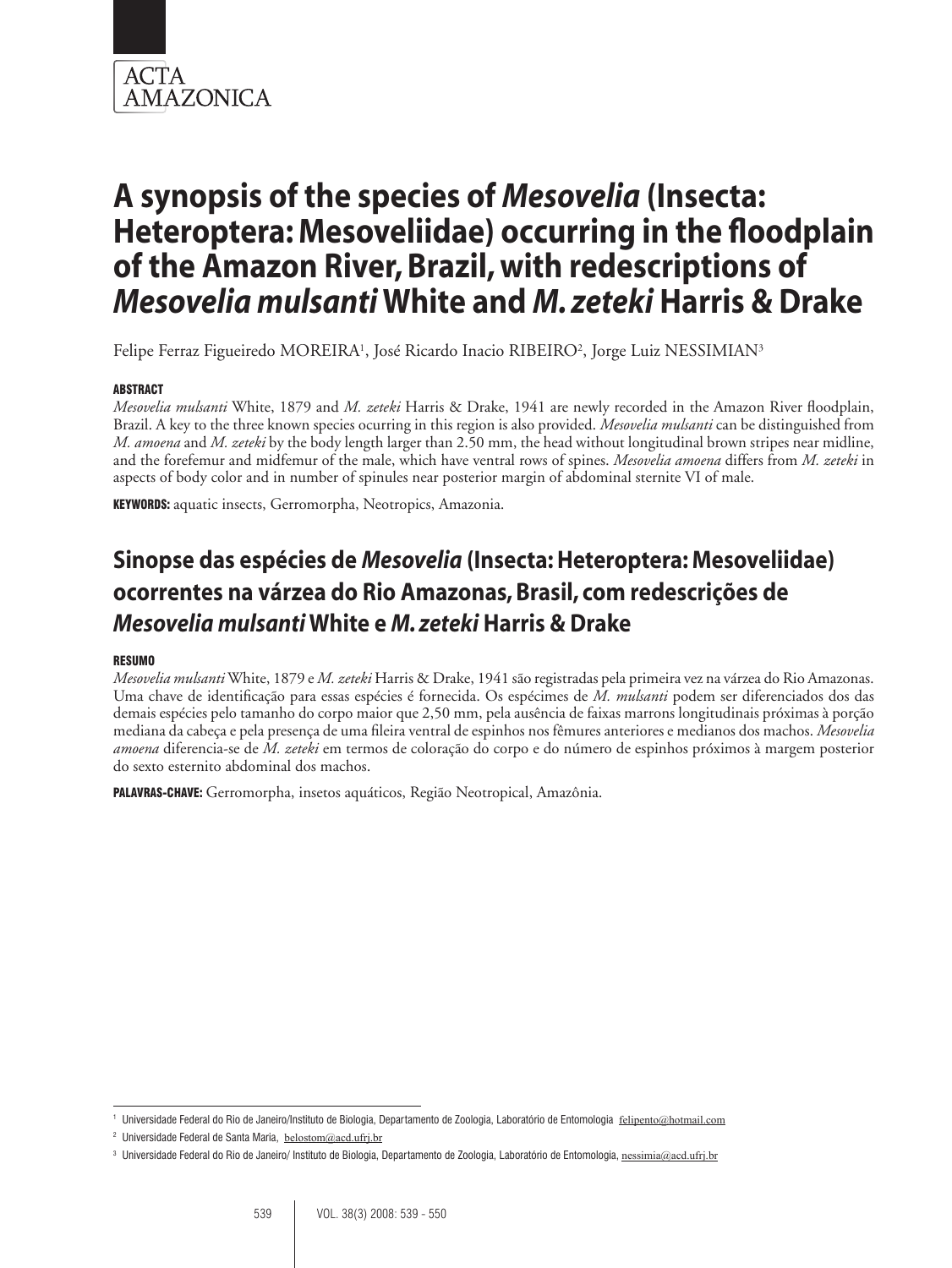

## **Introduction**

The Amazon River floodplains (locally called *várzea*) occupy more than 100,000 km<sup>2</sup> in area, including small tributaries, open water lakes, floating meadows and great extensions of seasonally flooded forests. These floodplains shelter highly diverse biota and productivity, and a rich heteropteran fauna is represented (Goulding *et al.*, 2003; Nessimian *et al.*, 2004).

The family Mesoveliidae is a group of small to moderate sized bugs generally found on the vegetation or on the surface of calm water collections, although some species may be considered terrestrial or semi-terrestrial. Four of the twelve known genera occur in South America: *Cryptovelia* Andersen & Polhemus, 1980; *Darwinivelia* Andersen & Polhemus, 1980; *Mesovelia* Mulsant & Rey, 1852; and *Mesoveloidea* Hungerford, 1929 (Andersen & Polhemus, 1980). Only *Mesovelia* species have previous records in the Amazon River floodplain. *Cryptovelia* is found on forest soil in the state of Pará, Brazil; *Darwinivelia* occurs on water retained on rocky shores in the Galapagos Islands and Pará; and *Mesoveloidea* have hygropetric preferences, being found from Mexico south to the state of Rio de Janeiro, Brazil (Andersen e Polhemus, 1980; Carvalho, 1984; Moreira *et al.*, 2006).

In this paper we present a survey of the *Mesovelia* from the Amazon River floodplain, new records, a key to the represented species and the redescription of two of the three occurring species, since the original descriptions are deficient.

## **Material and Methods**

The studied area includes 26 localities in the floodplain of the Amazon River in Brazilian territory, between the municipalities of Tabatinga, State of Amazonas, and Gorupá, State of Pará. Examined material was collected associated with floating plants of the genus *Eichhornia* or on U.V. light traps positioned near the water.

Deposition of the specimens was made in the entomological collections of the Instituto Nacional de Pesquisas da Amazônia (INPA) and the Departamento de Zoologia, Universidade Federal do Rio de Janeiro (DZRJ). Additional material from the DZRJ and the Museu Nacional do Rio de Janeiro (MNRJ) was observed, providing new records from other localitites in Brazil, which are presented in the distribution sections below each species section.

Identification of specimens was based on Spangler (1990). Nomenclature of structures and measurements (partially) followed Andersen e Polhemus (1980). Measurements were made from five males and five females whenever possible and given in millimeters. Illustrations were prepared on a stereoscopic microscope with a *camera lucida.* Maps were

made with the software Arcview 3.2a (Moretti e Francelino, 2003).

In quotations of label data, a comma separates different information, a period separates information on different specimens, and a semicolon separates different specimens with same information. In the distribution section, municipalities appear in bold letters and new locality records are marked with an exclamation mark. Names of collectors or deposition institutes appear in parentheses. Other abbreviations used: British Museum of Natural History (BMNH); United States National Museum (USNM); Carl J. Drake Collection (CJD), now in USNM.

#### **Results and discussion**

Three species of *Mesovelia* were recorded in the studied area: *M. amoena* Uhler, 1894; *M. mulsanti* White, 1879; and *M. zeteki* Harris & Drake, 1941. Specimens of the last two species were redescribed, as the original descriptions are inaccurate. Although specimens of *M. amoena* from the *várzea*  were not observed, it occurs in the region and the original description is included.

#### *Mesovelia amoena* Uhler, 1894

*Mesovelia amoena* Uhler, 1894: 218.

*Mesovelia douglaensis* Hungerford, 1924: 142. [synonym determined by Jaczewski (1930)]

#### **Types**

Female syntypes: Mount Maitland and Mount Gay, Grenada (BMNH, USNM).

#### **Original description**

"Dark brown, almost black in some specimens; beneath pale brown with a plumbeous tinge, except the venter, which is yellow with transverse cloudings of darker colour on the segments, sides, and tip. Head broader in the female than in the male, obscure yellow, the vertex with a brown stripe each side and the middle line grooved, the tylus and borders of cheeks piceous; antennae long and slender, rusty brown, paler on the basal portion of the first joint, the second joint about two thirds the length of the first and not as thick, the following joints long and more slender; rostrum testaceous, piceous at base and tip, reaching between the middle coxae. Pronotum opaque, velvety brown, marked with a whitish transverse spot on the middle of the collum; the posterior margin widely sinuated; the lateral margin with the carinate edge but slightly elevated, marked with two or three small pale spots; the humeral margins more distinctly reflexed. Scutellum almost black, a little rough, opaque. Coxae and legs ivory whitish, more or less infuscated on the tibia and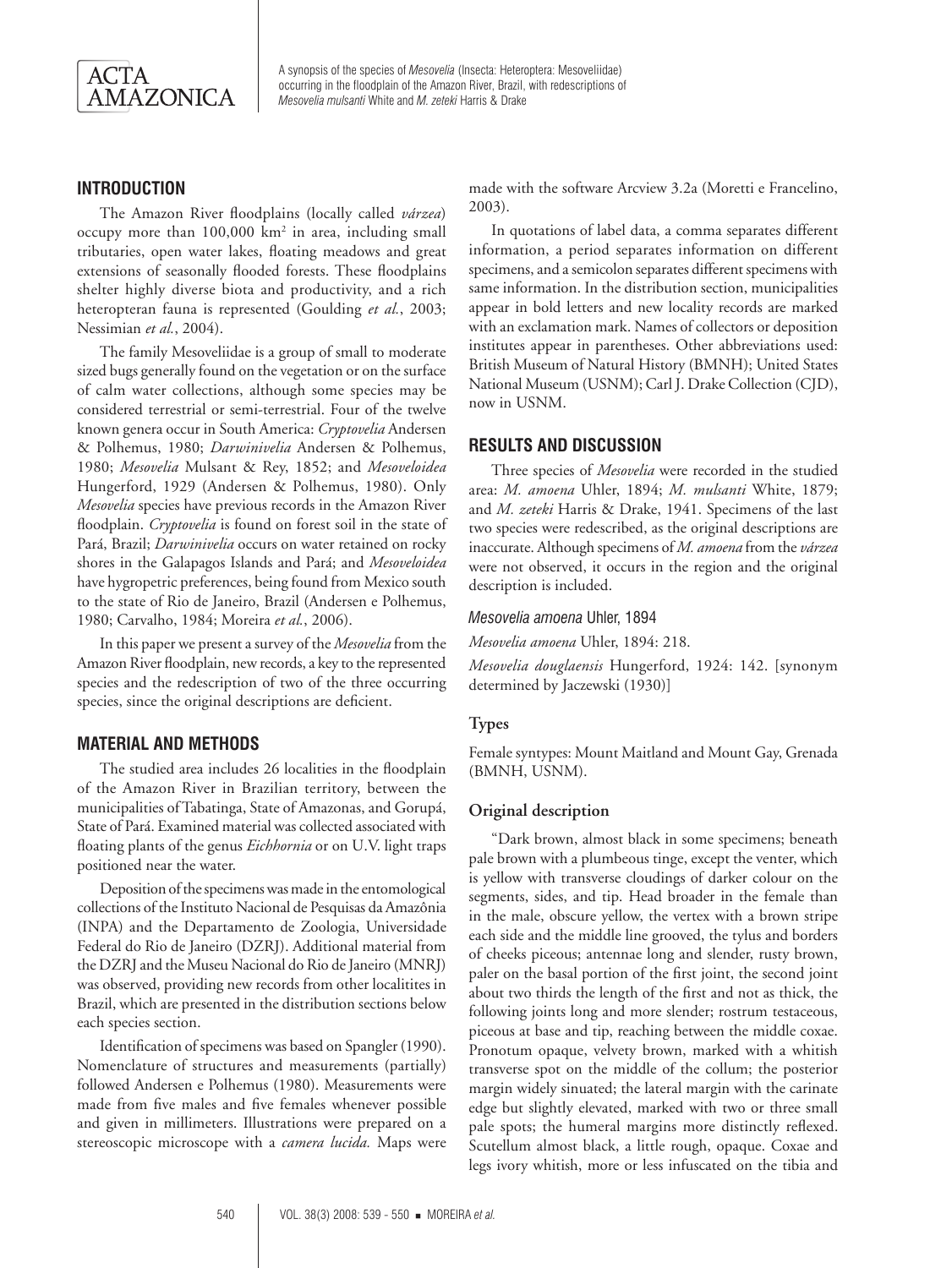

tarsi. Pleural pieces more or less tinged with plumbeous on a brown ground. Hemelytra velvety brown, opaque, the base and a long streak each side white; behind the white band the surface is pale brown, and behind this including the posterior part of the membrane, it is pale smoke-brown; the base of the membrane and a stripe at its tip obscure whitish. Venter glossy, often with a dark stripe each side near the lateral border.

Length to tip of venter 2 mm.; width of pronotum ¾ mm."

#### **Comments**

The color of the specimens of this species is brown instead of the greenish or yellow of most *Mesovelia*. They have roughly half the body length of that of *M. mulsanti* (1.80 to 2.10 mm), but are robust in relation to other species of the genus (Polhemus e Chapman, 1979). Individuals from the state of Minas Gerais (Brazil) seen by Nieser e Melo (1997), however, range from 2.00 to 2.50 mm.

Jaczewski (1930) assumed that *M. douglaensis* Hungerford, 1924 probably is a synonym of *M. amoena*, but did not compare males of the two species, as pointed out by Hungerford (1953). Posteriorly the synonym could be confirmed, as seen in Spangler (1990).

Specimens of *M. amoena* can be distinguished from other Neotropical *Mesovelia* by the following male features: absence of spines on fore and middle femora, abdominal sternite VI without fringe of black spinules and anterior lobe of pronotum with distinct depression on each side of median line. The rostrum can be longer than determined by Uhler in the original description, reaching up to the apex of the hind coxa (Jaczewski, 1930).

#### **Notes on biology**

Representatives of *M. amoena* generally occur on moss covered rocks and rock crevices in springs, or in ponds with aquatic plants. They have more cryptic habits than *M. mulsanti*, rarely being collected in open waters (Herring, 1950), feeding on small insects that fall in the water or ostracodans that swim up to the water surface (Hoffman, 1932). According to Cobben (1960) and Gagné e Howarth (1975), the species is parthenogenetic in the tropics and in Hawaii, since males from these areas were unknown to them. Material observed from the DZRJ and MNRJ collections was of females only.

#### **Distribution (Fig. 13)**

The species is known from southern Canada (Hungerford, 1953), several localities on the continental United States of America (Blatchley, 1926; Herring, 1950; Hungerford, 1953; Polhemus e Chapman, 1979; Spangler, 1990), México, Dominican Republic (Spangler, 1990), Puerto Rico (Harris e Drake, 1941), Belize, Bonaire (Spangler, 1990), Grenada (Uhler, 1894a), Curaçao, Costa Rica (Spangler, 1990), Panama (Harris e Drake, 1941), and Trinidad and Tobago (Harris e Drake, 1941; Bass, 2003). It was also introduced in Hawaii (Andersen e Polhemus, 1980).

Distribution in Brazil: Pará (Harris e Drake, 1941) – **Paragominas!**, **Parauapebas!**; Amazonas – **Presidente Figueiredo, Manaus** (Pereira, 2004); Rondônia – **Ji-Paraná!**; Minas Gerais – **Januária** (Melo e Nieser, 2004), **Bocaiúva**, **Gouveia**, **Perdizes**, **Conceição das Alagoas**, **Uberaba**, **Sete Lagoas**, **Belo Horizonte** (Nieser e Melo, 1997), **Brumadinho**  (Vianna e Melo, 2003), **Mariana** (Souza *et al.* 2006), **Ouro Branco**, **São Vicente de Minas**, **Alfenas**; Espírito Santo; (Nieser e Melo, 1997); Rio de Janeiro – **Macaé!**, **Teresópolis!**; São Paulo – **Ubatuba!**.

## **Examined Material from the Amazon River floodplain**

No individuals of the species were examined during the preparation of the present paper. However, it is quite common and there are previews records in the states of Amazonas and Pará, which lead to its inclusion in the study.

#### **Additional material**

BRAZIL: Pará – **Paragominas**, 16.I.2001, (N. Ferreira-Jr.): 1 apterous female (DZRJ) [Capim River]. **Parauapebas**, FLONA Carajás, Serra Norte, (N. Ferreira-Jr.): 28.IX.2005, 1 apterous female (DZRJ) [*buritizal*, marginal pond with litter]; 10.IX.2006, (N. Ferreira-Jr. & L. L. Dumas): 1 apterous female (DZRJ); Serra Sul, 01-02.III.2005, (N. Ferreira-Jr.): 1 macropterous female and 1 apterous female (DZRJ) [06° 05' 50" S / 50° 07' 50,1" W]; III.2005: 1 apterous female (DZRJ) [0575319 / 9292210]. Rondônia – **Ji-Paraná**, III.1983, (Equipe J. R. Arias): 1 macropterous female (MNRJ). Rio de Janeiro – **Macaé**, 16.VIII.2001, (N. Ferreira-Jr.): 5 apterous female and 1 nymph (DZRJ); 16.IV.2002: 1 apterous female (DZRJ); 29.VII.2003: 1 apterous female, 1 female with broken wings and 1 nymph (DZRJ); 28.VII.2004: 6 females with broken wings, 1 apterous female and 1 nymph (DZRJ) [Macaé River]; 12.VII.2006: 1 female with broken wings (DZRJ) [Macaé River]; Barra do Sana, 13.VII.2000, (R. M. C. Paiva): 2 apterous females (DZRJ) [pool]. **Teresópolis**, 16.VI.1991, (J. L. Nessimian), F. F. F. Moreira det. 2007: 2 apterous females (DZRJ) [Açude da Inglesa]. São Paulo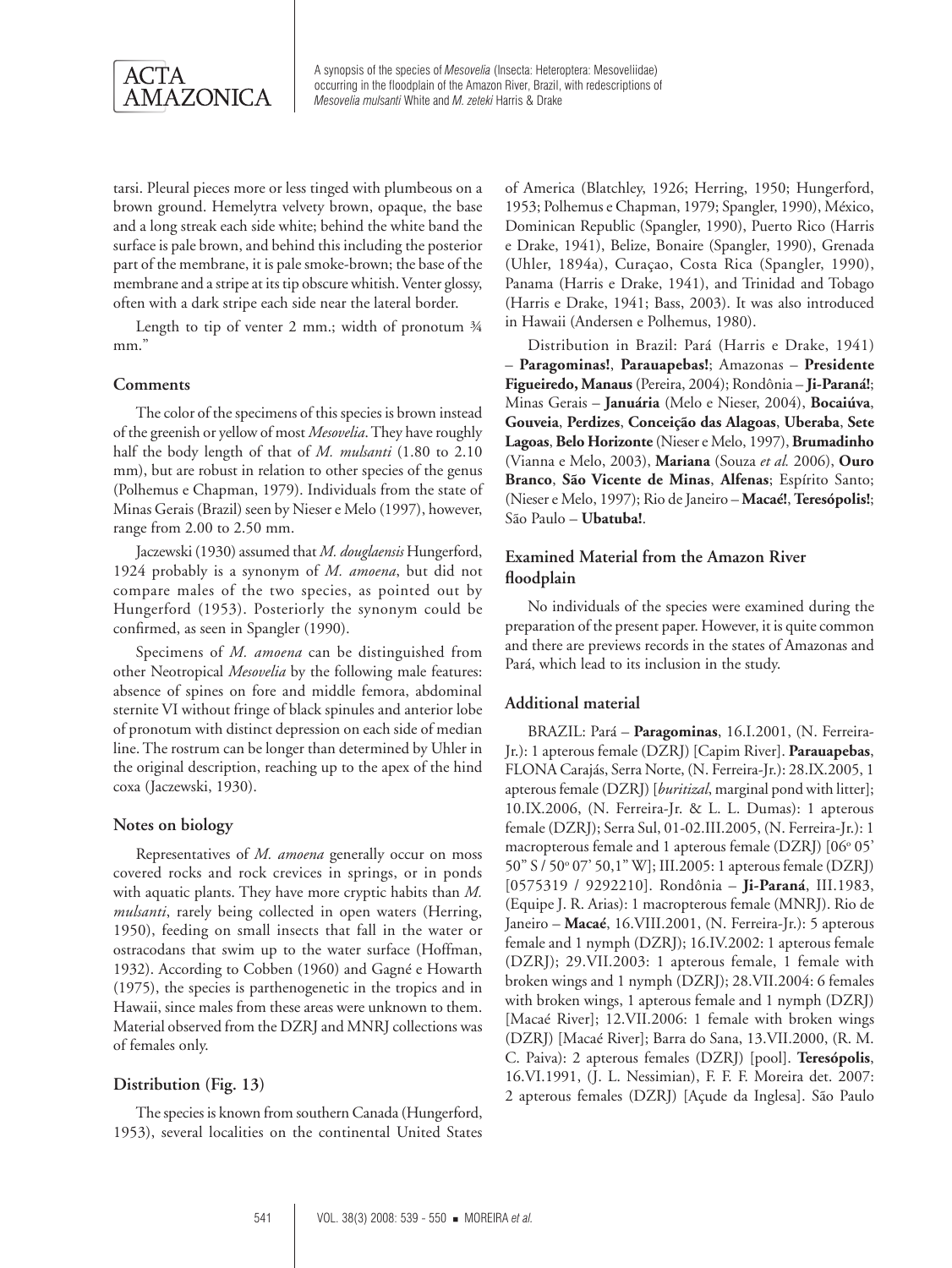

– **Ubatuba**, Parque Estadual da Serra do Mar, Núcleo Picinguaba, 19.VI.2004: 1 apterous female (DZRJ).

#### *Mesovelia mulsanti* White, 1879

*Mesovelia mulsanti* White, 1879: 268.

*Mesovelia bisignata* Uhler, 1884: 274 [synonym determined by Champion (1898)].

*Mesovelia. mulsanti mulsanti* White, 1879: 269 [assigned as subspecies by Jaczewski (1930); synonym determined by Herring (1950)]

*Mesovelia mulsanti bisignata* Uhler, 1884: 274 [assigned as subspecies by Jaczewski (1930); synonym determined by Herring (1950)]

*Mesovelia mulsanti meridionalis* Jaczewski, 1930: 6 [synonym determined by Herring (1950)].

*Mesovelia mulsanti caraiba* Jaczewski, 1930: 6 [synonym determined by Herring (1950)].

## **Types**

Female syntypes: Purus River, Amazonas, Brazil (BMNH).

#### **Redescription**

Macropterous male

Body length—2.81–3.16; body width across humeri— 0.81–0.89; head length in lateral view—0.70–0.75; head width across eyes—0.61–0.65; length of antennal joints (intersegmental pieces not included): I—0.48–0.55, II—0.38–0.44, III—0.64–0.71, IV—0.74–0.88; minimum interocular distance—0.21–0.25; eye width—0.16–0.24; length of pronotum on midline—0.61–0.65; wing length (broken off)—1.29–1.45; foreleg length: femur—0.75–0.90, tibia—0.70–0.75, tarsomerus I—0.05–0.06, tarsomerus II—0.09–0.13, tarsomerus III—0.13–0.14; midleg length: femur—1.08–1.13, tibia—0.99–1.10, tarsomerus I—0.05– 0.06, tarsomerus II—0.16–0.23, tarsomerus III—0.15–0.20; hindleg length: femur—1.28–1.50, tibia—1.75–1.86, tarsomerus I—0.06–0.08, tarsomerus II—0.26–0.29, tarsomerus III—0.18–0.21.

Most of body yellow, with venter lighter than dorsum. Head dark yellow with trichobotria inserted in depressions bordered by dark brown; antennal joint I yellow; apex of antennal joint II and joints III and IV light brown; eyes reddish brown; ocellus with internal part dark brown and external part yellow; most of rostrum yellow, with joint IV brown. Pronotum with small dark brown collar behind head; anterior third of pronotum yellow with two oblique brown impressions; rest of pronotum dark brown with yellow median line and two light marks, one next to each humeri; posterior margin darker than rest of pronotum; scutellum with two

crescent-shaped brown lateral marks; metanotal elevation mostly dark brown to black; forewing whitish with light brown veins; apical joints of legs darker than basal joints; tarsomerus I and III brown and tarsomerus II pale yellow in all legs.

Body somewhat long and thin. Head anteriorly extended, covered by short black pubescence and some longer black setae on lateral areas, besides cephalic trichobotria; antennae long and thin, reaching up to or slightly passing humeri; antenna covered by light brown setae and one longer and robust seta on apical fourth of joint I; antennal joint I slightly curve, wider than others; antennal joints II and III cylindrical; antennal joint IV fusiform; rostrum long, reaching metacoxa. Pronotum with small anterior collar behind head, followed by anterior band with two shallow lateral impressions; fine black setae present on pronotum, more abundant on anterior band; posterior band of pronotum with small central elevation and depressed near humeri; humerus slightly elevated with rounded margin; posterior margin of pronotum laterally rounded, becoming straight centrally; scutellum rounded and centrally elevated, with pair of lateral crescent-shaped depressions; metanotal elevation with posterior margin rounded; forewing with two long proximal cells and one small rounded distal cell; forewing may be broken off after cells; legs thin, covered by short brown setae and dorsal robust black setae near apex of femora—one on anterior, two on median, and two on posterior (Figs. 1, 4 and 7: RST); forefemur with ventral row of two to six small black spines (Fig. 1: SPI); foretibia and midtibia with many long brown setae on apical third (Figs. 1 and 4: LST); midfemur with ventral row of nine to thirteen black spines, which can be longer than that of forefemur (Fig. 4: SPI); hindfemur with no ventral spines; hindtibia with long black spines along its length (Fig. 7: SPI). Abdominal tergite VII with truncate posterior margin; abdominal tergite VIII with posterior margin slightly rounded; pre-genital abdomen ventrally glabrous unless by small brown setae on lateral areas; abdominal sternite VIII with two tufts of sharp small black spines densely grouped (Fig. 3: SPI); long pale setae on lateral of abdominal sternite VIII (Fig. 3: LST); proctiger with weak median carina and two spine-like lateral expansions (Fig. 9: CAR, EXP); many long light setae present on apical portion of proctiger (Fig. 9: LST); posterior margin of proctiger rounded; apex of pigophore with long light setae; claspers symmetrical (Fig. 9: CLA); clasper (Fig. 11), in dorsal view, with widened base, becoming thinner up to acute apex; external margin of clasper with reentrance next to base, followed by inward directed curve; internal margin of clasper sinuous.

#### Macropterous female

Body length—3.33–3.61; body width across humeri —0.90–0.93; head length in lateral view—0.81; head width across eyes—0.61–0.71; length of antennal joints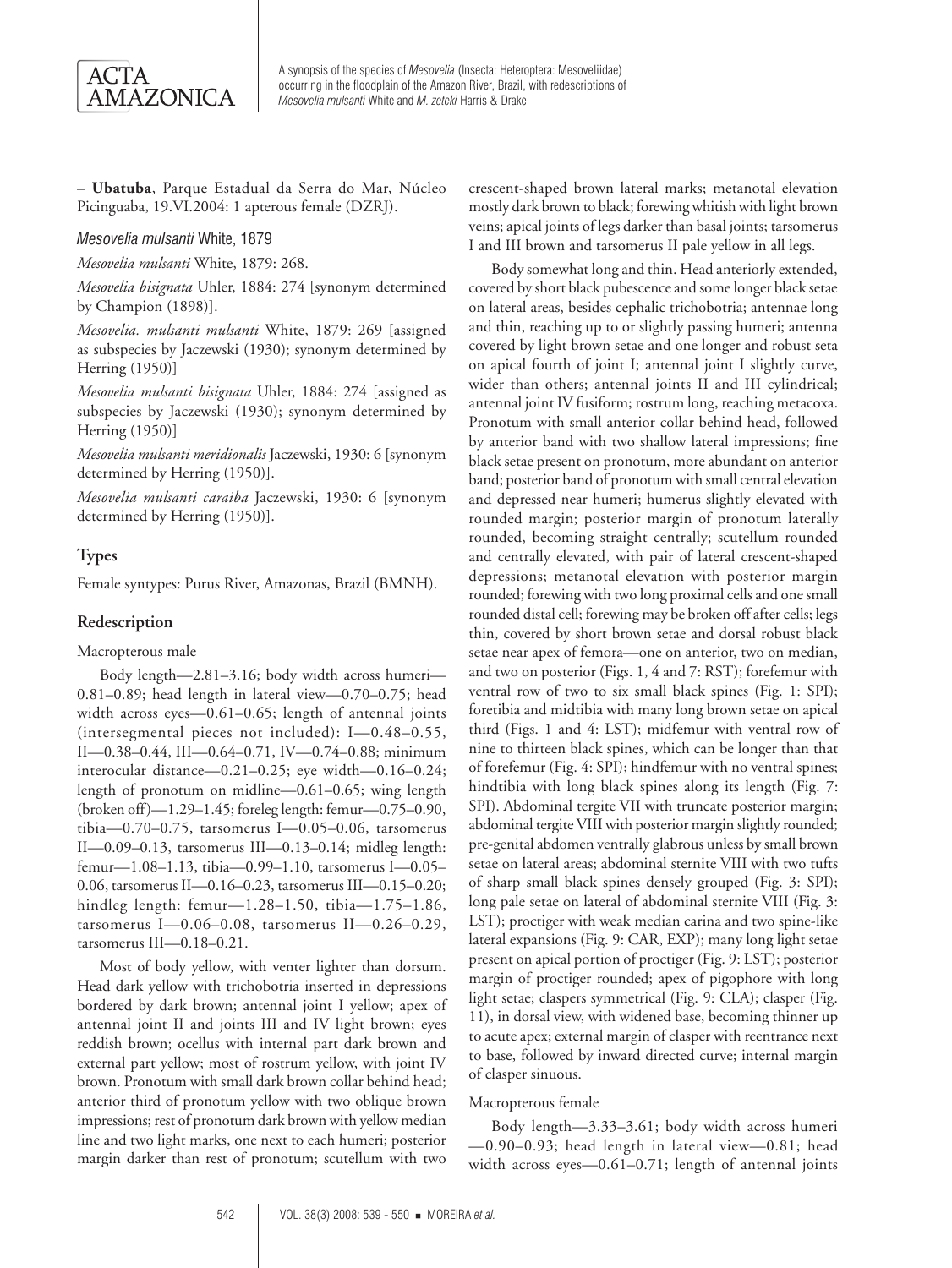

(intersegmental pieces not included): I—0.46–0.53, II—0.44, III—0.65–0.73, IV—0.79–0.83; minimum interocular distance—0.26–0.34; eye width—0.15–0.18; length of pronotum on midline—0.66–0.68; wing length (broken off)—1.40–1.50; foreleg length: femur—0.86–0.88, tibia— 0.73, tarsomerus I—0.06, tarsomerus II—0.11, tarsomerus III—0.14; midleg length: femur—1.13–1.14, tibia—1.06– 1.08, tarsomerus I—0.06–0.08, tarsomerus II—0.20–0.21, tarsomerus III—0.16–0.18; hindleg length: femur—1.25– 1.34, tibia—1.66–1.75, tarsomerus I—0.06–0.08, tarsomerus II—0.28–0.31, tarsomerus III—0.18–0.23.

Similar to the male in coloration and structure, except for one or two robust setae on antennal joint I; forefemur with a ventral row of two to eight small black spines; midfemur with a ventral row of six to thirteen black spines; midtibia may bear robust black seta near apex, similar to that of femora; abdomen widening to middle, than becoming thinner; absence of spines on abdominal sternite VIII; and presence of serrate ovipositor.

#### **Comments**

*Mesovelia mulsanti mulsanti*, *M. m. bisignata*, *M. m. meridionalis* and *M. m. caraiba* were proposed by Jaczewski (1930) based mainly on morphology of gonapophyses and distribution of populations. However, these subspecies were not considered valid by Herring (1950), decision with which various authors agreed (e.g. Neering, 1954; Polhemus e Spangler, 1979). According to Spangler (1990), the statuses of the subspecies still need revision.

Apterous individuals of this species are generally thinner than alate ones (Uhler, 1884), with both forms occurring in a same population (Hungerford, 1919). In relation to other species of the genus, *M. mulsanti* has larger representatives, with body length longer than 3.00 mm (Jaczewski, 1930; Polhemus e Spangler, 1979), usually ranging from 3.80 to 4.00 mm (Blatchley, 1926; Herring, 1950). However, Nieser e Melo (1997) recorded specimens at least as long as 2.50 mm. Specimens observed in this study vary from 2.81 to 3.61 mm.

According to Hungerford (1917), the wing membrane of adults of *Mesovelia* is generally broken off through the friction of the hind tibia against the wings, probably with help of the leg spines (Jordan, 1951). The length of unbroken wings observed was larger than 2.00 mm and passed the apex of the genital segments. In this case, the central vein of the forewing is prolonged and curved, reaching the internal margin of the wing and the apex of the forewing has a central light brown stripe. There were no significant differences in measurements of forms with wings broken off or unbroken.

The variation found in number of midfemur spines of males (Fig. 4) agrees with the range of nine to fifteen defined by Spangler (1990). Besides, the species can also be diagnosed by the presence of two tufts of sharp small black spines densely grouped in abdominal sternite VIII of male (Fig. 3).

#### **Notes on biology**

Bugs of this species live on the shore or on floating vegetation of ponds, puddles or running fresh or brackish water up to 1,584 m (Uhler, 1884; Hungerford, 1917, 1919; Usinger, 1942; Herring, 1950; Cobben, 1960). There seems to be no special relation to any species or kind of macrophyte, being found, for example, associated with *Pistia* sp., *Salvinia*  sp., *Paspalum* sp (Poi de Neiff e Neiff, 2006), and also *Eichhornia* sp.

None of the specimens studied was collected in light traps, which can be explained by the prevalence of forms with broken wings on studied populations, or simply by a probably low attraction to light.

#### **Distribution (Fig. 14)**

The species is known from southern Canada (Jaczewski, 1930; Neering, 1954; Zimmermann e Spence, 1989), several localities on the continental United States of America (Uhler, 1894a; Osborn e Drake, 1915; Hungerford, 1919; Blatchley, 1926; Jaczewski, 1930; Usinger, 1942; Herring, 1950; Neering, 1954; Chapman, 1959; Larsen e Olson, 1997; Zuellig *et al.*, 2006), Mexico (Jaczewski, 1930; Champion, 1898; Hungerford, 1936), Cuba (Jaczewski, 1930), Jamaica (Neering, 1954), Dominican Republic (Kirkaldy e Torre-Bueno, 1909), Puerto Rico (Barber, 1923), American Virgin Islands, Guatemala, Belize, Honduras, Costa Rica (Neering, 1954), Panama (Champion, 1898), Guadeloupe (Kirkaldy e Torre-Bueno, 1909), St. Thomas (Jaczewski, 1930), St. Vincent (Uhler, 1893), Grenada (Uhler, 1894a), Trinidad and Tobago (Bass, 2003), Colombia (Pérez, 1988), Venezuela, Guiana, Peru, Bolivia, Paraguay (Neering, 1954) and Argentina (Jaczewski, 1930; López-Ruf *et al.*, 2003; Poi de Neiff e Neiff, 2006). Like *M. amoena*, it was also introduced in Hawaii (Andersen e Polhemus, 1980). Distant (1910) recorded the species in India, but it was due to a misidentification (Kirkaldy e Torre-Bueno, 1909), so the record was not considered.

Distribution in Brazil: Amapá – **Oiapoque!**; Pará - **Almerim!**, **Afuá!**, **Parauapebas!**; Amazonas – **Manaus** (Pereira, 2004), **Itacoatiara!**, **Parintins!**, Rio Purus (White, 1879); Mato Grosso – **Sinop!**; Bahia – **Juazeiro!**, **Caetité!**; Minas Gerais – **Januária** (Melo e Nieser, 2004), **Perdizes**, **Uberaba**, **Martinho Campos Lagoa Santa**, **Sete Lagoas**, **Belo Horizonte** (Nieser e Melo, 1997), **Mariana** (Souza *et*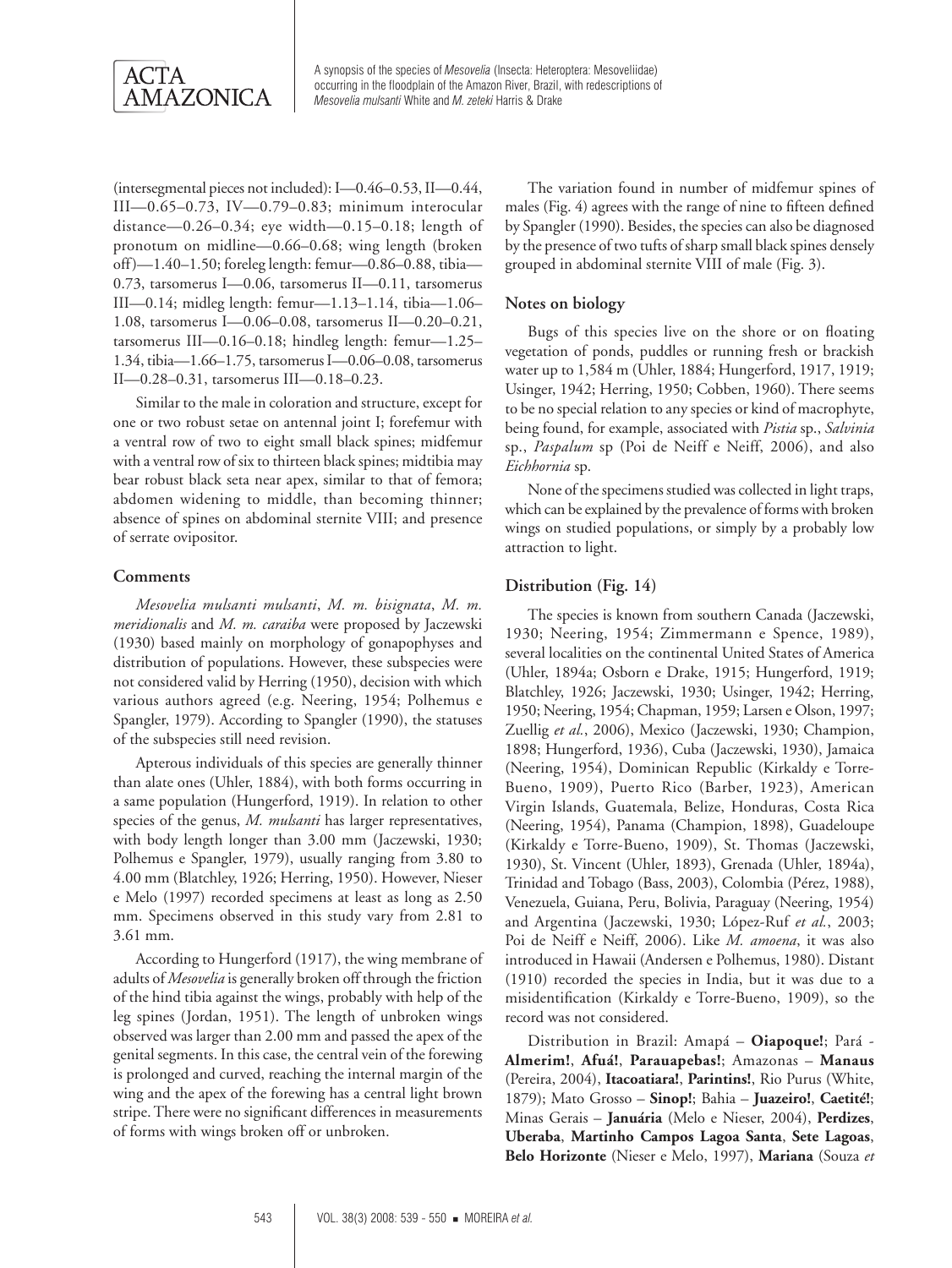

*al.*, 2006), **Carmo do Rio Claro!**, **Viçosa!**; Rio de Janeiro – **Itaocara!**, **Quissamã!**, **Macaé!**, **Maricá!**, **Niterói!**, **Rio de Janeiro!**, **Mangaratiba!**; São Paulo – **Ubatuba!**; Paraná (Jaczewski, 1928).

## **Examined material from the Amazon River floodplain**

BRAZIL: Pará - **Afuá**, Rio Três Irmãos, 08.IX.2003, (P. de Marco & N. Ferreira-Jr.): 2 males with broken wings, 1 macropterous male, 2 females with broken wings (INPA) [lake/river -0,42403° / -51,40475°]. **Almerim**, Nova Aramanduba, 07.X.2003, (P. de Marco & N. Ferreira-Jr.): 1 female with broken wings (INPA) [lake -1,17777o / -51,79407o ]. Amazonas – **Itacoatiara**, Lírio do Vale, 24.IX.2003, (P. de Marco & N. Ferreira-Jr.): 1 male with broken wing (INPA) [Albano Lake, -2,41418° / -57,49993°]; Nossa Senhora do Perpétuo Socorro, 21.IX.2003: 1 male with broken wing (INPA) [Traíra Lake, -3,15998° / -59,32716°]; Ilha da Trindade, 22.IX.2003: 3 macropterous males, 1 female with broken wings (DZRJ) [lake, -3,32478° / -58,74241°]. Parintins, Menino Deus, 25.IX.2003, (P. de Marco & N. Ferreira-Jr.): 1 female with broken wings (INPA) [Comprido Lake -2,49865° / -56,49080°].

#### **Additional material**

BRAZIL: Amapá – **Oiapoque**, 15.V.1953, (Alvarenga): 1 macropterous female (MNRJ). Pará – **Curionópolis**, Serra Pelada, 20.III.2006, (N. Ferreira-Jr.): 4 apterous males and 6 apterous females (DZRJ) [riparian vegetation]. **Parauapebas**, FLONA Carajás, Serra Norte, III.2005, (N. Ferreira-Jr.): 1 macropterous male and 1 macropterous female (DZRJ) [UV light trap]. Mato Grosso – **Sinop**, R. Teles Pires, no date, (Alvarenga): 1 macropterous male (MNRJ). Bahia – **Juazeiro**, V. 1974, (J. C. M. Carvalho): 1 macropterous female (MNRJ). **Caetité**, Complexo Uranífero de Lagoa Real, 08-16.I.2000, (J. L. Nessimian & D. F. Baptista): 1 apterous male and 1 apterous female (DZRJ). Minas Gerais – **Carmo do Rio Claro**, 12.1949, (J. C. M. Carvalho & J. Becker): 1 female with broken wings (MNRJ). **Viçosa**, 21.VII.1957, (J. Becker): 2 apterous females (MNRJ). Rio de Janeiro – **Itaocara**, Sítio Bom Sossego, 24.VI.2004, (F. F. F. Moreira): 1 macropterous male, 2 apterous males, and 1 apterous females (DZRJ) [*açude*]. **Macaé**, Barra do Sana, 13.VII.2000, (R. M. C. Paiva): 1 apterous female [pool] (DZRJ). **Maricá**, 18.IX.1987: 1 apterous male (DZRJ). **Mangaratiba**, Reserva Ecológica Rio das Pedras, 31.V.2003, (J. R. I. Ribeiro): 2 macropterous females (DZRJ). **Quissamã**, 09.VI.2006, (A. M. Sanseverino): 3 apterous males, 2 aptrerous females and 18 nymphs (DZRJ) [Lagoa Barrinha, shore with algae near beach]. **Niterói**, Itaipu, 30.X.1960, (H. Schubart): 1 macropterous female and 1 female with broken wings (MNRJ). **Rio de Janeiro**, Ilha

do Fundão, VI.1978, (R. I. Rios): 3 apterous females and 1 nymph [pool] (DZRJ); Unknown locality, 19.IX.1986, (A. L. Carvalho): 1 apterous male (DZRJ). São Paulo - **Ubatuba**, Parque Estadual da Serra do Mar, Núcleo Picinguaba, 28- 29.X.2004, (F. F. F. Moreira): 1 apterous male, 1 macropterous male, 4 apterous females and 1 nymph (DZRJ) [*brejo*].

*Mesovelia zeteki* Harris & Drake, 1941

## **Types**

Male holotype: Panama City, Panama (CJD).

## **Redescription**

Macropterous male

Body length—1.70–1.99; body width across humeri— 0.61–0.65; head length in lateral view—0.48–0.50; head width across eyes—0.40–0.45; length of antennal joints (intersegmental pieces not included): I—0.25–0.30, II—0.16– 0.24, III—0.55–0.58, IV—0.63–0.64; minimum interocular distance—0.19–0.21; eye width—0.13; length of pronotum on midline—0.38–0.41; wing length—1.38–1.54; foreleg length: femur—0.49–0.51, tibia—0.48–0.51, tarsomerus I—0.03, tarsomerus II—0.06–0.08, tarsomerus III—0.09– 0.11; midleg length: femur—0.54–0.63, tibia—0.60–0.70, tarsomerus I— $0.03-0.04$ , tarsomerus II— $0.06-0.10$ , tarsomerus III—0.10–0.11; hindleg length: femur—0.75– 0.81, tibia—0.95–1.00, tarsomerus I—0.03–0.04, tarsomerus II—0.13–0.14, tarsomerus III—0.13–0.14.

Most of body yellow, with venter lighter than dorsum. Head dark yellow with two median brown stripes extending from ocelli to frons, or just in a small area in front of eyes; cephalic trichobotria inserted in pits bordered by dark brown; antennal joint I dark yellow to light brown; other antennal joints brown; eyes reddish brown; ocellus with internal part dark brown and external part yellow; most of rostrum yellow, with joint IV brown. Pronotum with small brown collar behind head; anterior band of pronotum yellow to light brown with central yellow mark; rest of pronotum light brown to brown with median darker mark near the posterior margin; scutellum light brown to brown with posterior margin distinctly darker; metanotal elevation brown; forewing pale brown with whitish marks and light brown veins; apical third of forewing pale brown with white longitudinal stripe extending almost to the wing apex; apex of posterior femur, tibia and tarsi usually darker than other leg joints.

Body slightly widened to the middle of abdomen, becoming thinner after that. Head anteriorly prolonged, covered by short black pubescence and few longer black setae on frons and near eyes, besides cephalic trichobotria; antennae thin and very long, reaching the middle of abdomen; antenna covered by short dark setae and two longer robust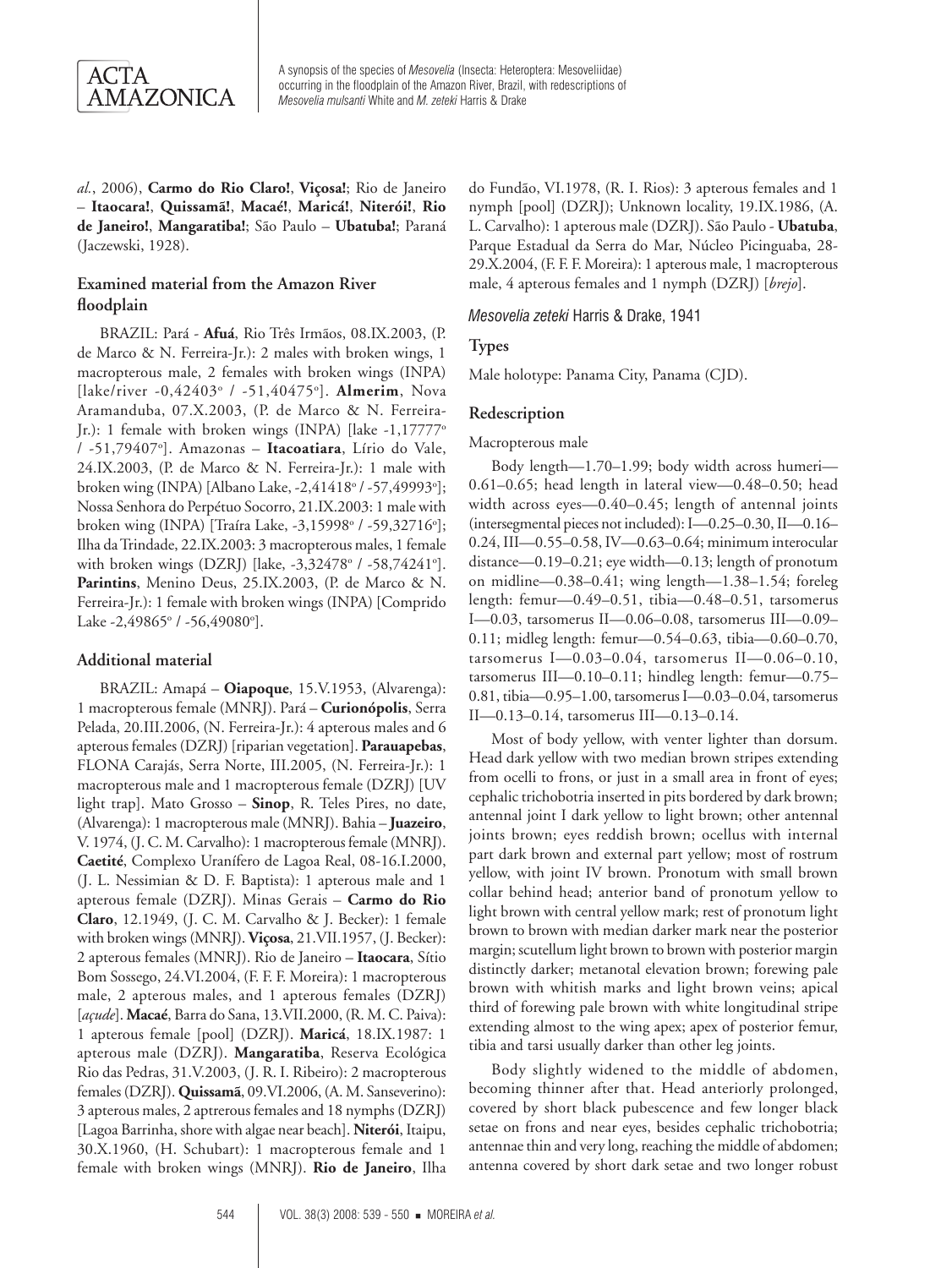

setae after middle of joint I; antennal joint I curve, slightly wider than joint II; antennal joints II and III cylindrical; antennal joint IV fusiform; rostrum long, slightly passing base of metacoxa. Pronotum with short collar after head, followed by narrow anterior band; short black setae present on pronotum, more abundant on anterior band; posterior band of pronotum with weak central elevation, slightly depressed near humeri; humeri weakly elevated with margin rounded; posterior margin of pronotum straight; scutellum rounded and covered by short black setae; metanotal elevation with posterior margin rounded; forewing with two elongated proximal cells, with no distal cell; short black setae covering forewing veins, more abundant on outer margin; unbroken wings passing apex of genital segments; legs thin, covered by short brown setae and robust black setae near apex of femora (one on forefemur, one or two on midfemur, and one or two on hindfemur (Figs. 2, 5 and 8: RST); femora without spines; foretibia and midtibia with many long brown setae on apical third (Figs. 2 and 5: LST); hindtibia with long black spines throughout its extension (Fig. 8: SPI). Abdominal tergites VII and VIII with posterior margin rounded; venter of pre-genital abdomen glabrous, unless by short brown setae on lateral areas; abdominal sternite VI with fringe of more or less twenty black spinules near posterior margin (Fig. 6: FRI); abdominal sternite VIII without spines (Fig. 6); long setae on posterior half of abdominal sternite VIII (Fig. 6: LST); proctiger with weak central carina, without lateral expansions (Fig. 10: CAR); numerous long light setae present on apical portion of proctiger (Fig. 10: LST); posterior margin of proctiger rounded; pigophore with long setae on apical portion; claspers symmetrical and glabrous (Fig. 10: CLA); clasper (Fig. 12), in dorsal view, with widened base; inner margin of clasper with basal concavity, curving into a "C" to acute apex; outer margin of clasper strongly curved after half.

#### Macropterous female

Body length—2.01–2.30; body width across humeri— 0.66–0.73; head length in lateral view—0.50–0.53; head width across eyes—0.48–0.50; length of antennal joints (intersegmental pieces not included): I—0.29–0.34, II—0.19– 0.25, III—0.54–0.61, IV—0.59–0.63; minimum interocular distance—0.21–0.24; eye width—0.13–0.14; length of pronotum on midline—0.36–0.40; wing length—1.50–1.53; foreleg length: femur—0.46–0.50, tibia—0.46–0.50, tarsomerus I—0.04, tarsomerus II—0.06, tarsomerus III— 0.09–0.10; midleg length: femur—0.59–0.63, tibia—0.63, tarsomerus I—0.04, tarsomerus II—0.08–0.09, tarsomerus III—0.09–0.13; hindleg length: femur—0.75–0.88, tibia— 0.99–1.06, tarsomerus I—0.04, tarsomerus II—0.13–0.14, tarsomerus III—0.13–0.14.

Similar to male in coloration pattern, but generally darker. Also similar in structure, except for one or two robust setae on antennal joint I always with two robust setae on midfemur and hindfemur; absence of fringe on abdominal sternite VI; and presence of serrate ovipositor.

#### **Comments**

According to Harris e Drake (1941), the body length of *M. zeteki* is 2.45 mm, alate males always larger than alate females of *M. amoena*, a similar species. Like *M. mulsanti*, no significant differences in measurements were found between specimens with wings broken off or unbroken. The length of broken wings ranged from 0.89 to 0.93 mm.

Diagnostic male features of *M. zeteki* include forefemur and midfemur without spines (Fig. 2 e 5), presence of fringe of spinules near posterior margin of abdominal sternite VI (Fig. 6: FRI), and absence of spines on abdominal sternite VIII.

## **Notes on biology**

There is no expressive information on the biology of this species available and no life cycle study was made so far. Type-material of the species was collected on the shores of a stream in Panama.

Unlike *M. mulsanti*, most of the observed material of the species was collected in light traps, showing high attraction to light and an elevated proportion of full winged individuals in the studied populations.

## **Distribution (Fig. 15)**

The species was previously known from Panama (Harris e Drake, 1941) and Brazil (Drake e Harris, 1946).

Distribution in Brazil: Pará - **Almerim!**, **Juriti!**, **Prainha!**, **Santarém!**, Amazonas –**Itacoatiara!**.

#### **Examined material**

BRAZIL: Pará - **Almerim**, Nova Aramanduba, 07.X.2003, (P. de Marco & N. Ferreira-Jr.): 1 macropterous male (INPA) [lago, -1,17777° -51,79407°]; Paraná do Tauaçuí, 08.X.2003: 1 macropterous male and 1 macropterous female (DZRJ) [paraná, luz UV, -1,17995<sup>°</sup> / -51,79561<sup>°</sup>]; Paranaquara, 05.X.2003: 1 female with broken wings (INPA) [lake in Paranaquara, -1,74198<sup>°</sup> / -53,17167<sup>°</sup>]; 1 macropterous female (DZRJ) [paraná, boat, UV light trap]. **Juriti**, Recreio, 26.IX.2003, (P. de Marco & N. Ferreira-Jr.): 1 female with broken wings (INPA) [Recreio Lake, -2,06607° / -55,95935°]; 1 macropterous female (DZRJ) [Paraná, UV light trap, -2,06549o / -55,56264o ]. **Prainha**, Capiranga, 02.X.2003, (P. de Marco & N. Ferreira-Jr.): 1 female with broken wings (INPA) [Mureru Lake, -2,38959° / -54,08131°]; 10 macropterous males and 14 macropterous females (DZRJ) [Mureru Lake, UV Light Trap, -2,38959° / -54,08131°];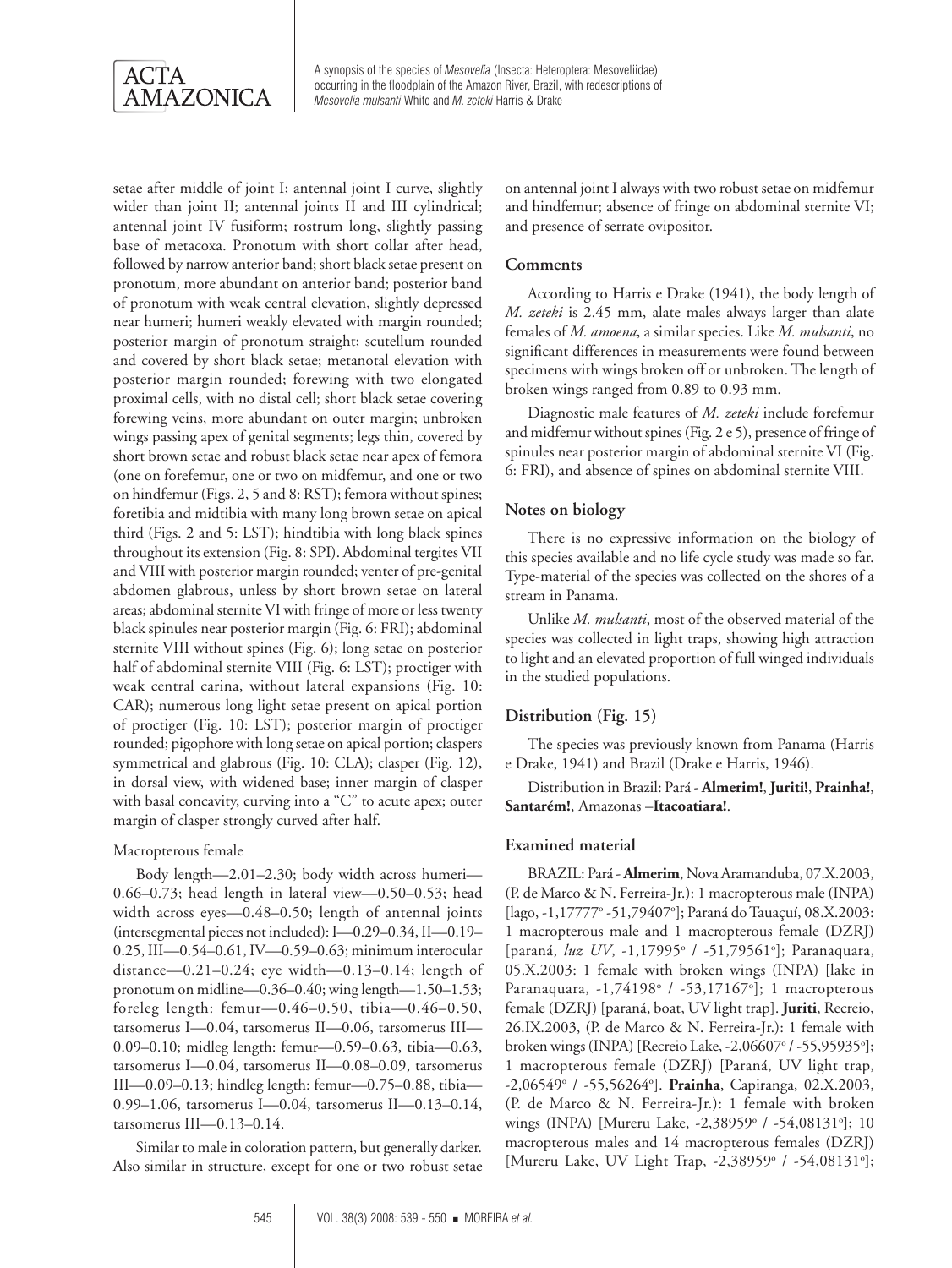



**Plate I:** Figures 1, 3, 4, 7, 9, 11 – *Mesovelia mulsanti*, male. Figures 2, 5, 6, 8, 12 – *Mesovelia zeteki*, male. Figures 1, 2 – foreleg. Figures 3, 6 – apex of abdomen, ventral view. Figures 4, 5 – midleg. Figures 7, 8 – hindleg. Figures 9, 10, genital segments, dorsal view. Figures 11, 12 – claspers, dorsal view (CAR – carina; CLA – clasper; EXP – expansion; FRI – fringe of spinules; LST – long setae; RST – robust setae; SPI – spines).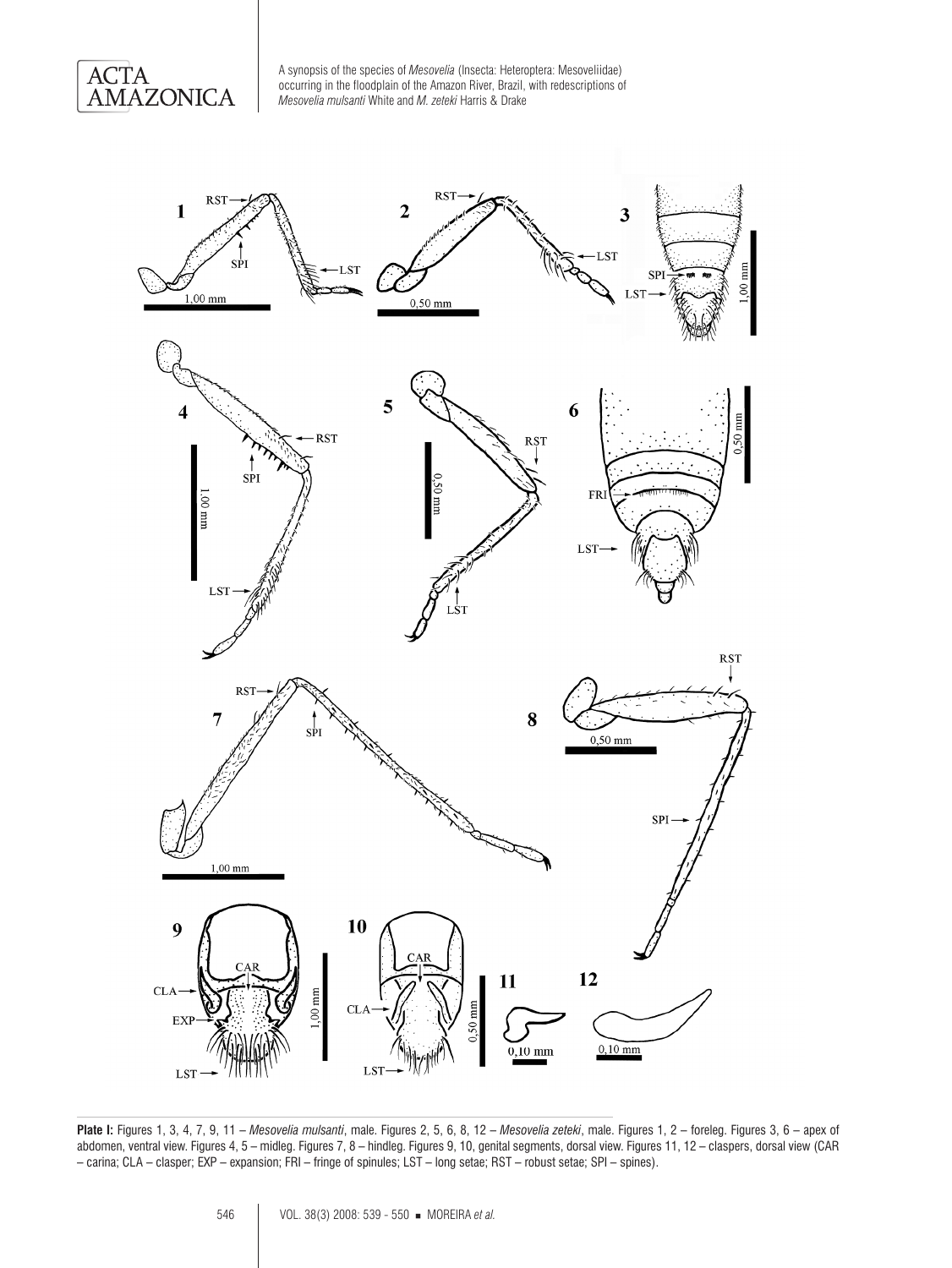



Plate II: Figure 13 – geographic distribution of *Mesovelia amoena*. Figure Conservação da Várzea", by Fadesp and by CNPq. 14 - geographic distribution of *Mesovelia mulsanti*. Figure 15 – geographic distribution of *Mesovelia zeteki* (new records shown by white triangles).

Retiro JK, 04.X.2003: 8 females with broken wings (INPA) [Retiro JK Lake, -1,85557° -53,71524°]; 1 macropterous male and 1 macropterous female (INPA) [barco, luz UV, -1,85986° / -53,71148°]. **Santarém**, Santana do Ituqui, 30.IX.2003, (P. de Marco & N. Ferreira-Jr.): 1 female with broken wings (INPA) [Lago Maicá, -2,51221° / -54,32885°]; 1 macropterous male, 3 macropterous females (DZRJ) [Lago Maicá, *luz UV*, -2,51221° / -54,32885°]. Amazonas – Itacoatiara, Ilha da Trindade, 22.IX.2003, (P. de Marco & N. Ferreira-Jr.): 1 female with broken wings (INPA) [lake in Ilha da trindade, -3,32478° / -58,74241°]; 2 macropterous femaes (INPA) [Paraná da Trindade, luz UV, -3,31345<sup>0</sup> / -58,73231°]; 1 macropterous female (INPA) [Paraná da Trindade, *barco*, *luz*  UV, -3,31345<sup>°</sup> / -58,73231<sup>°</sup>]; Nossa Senhora do Perpétuo Socorro, 21.IX.2003: 2 macropterous females (INPA) [Traíra Lake, UV light trap, -3,159975° / -59,32716°]; Paraná da Trindade, Lírio do Vale, 24.IX.2003: 9 macropterous males and 53 macropterous females (DZRJ) [Albano lake, UV light trap, -2,41418° / -57,49993°]; 4 macropterous females (INPA) [Albano lake, boat, UV light trap, -2,41418° / -57,49993°].

## **Key to species of adult** *Mesovelia* **occurring in the floodplain of the Amazon River**

1a – Body length larger than 2.50 mm, at most 4.00 mm; head uniformly dark yellow without longitudinal brown stripes near midline; pronotum width of macropterous individuals greater than 0.80 mm; forefemur and midfemur of the male with ventral row of spines (Fig. 1 and 4: SPI); abdominal sternite VIII of male with two tufts of sharp black spines densely grouped (Fig. 3: SPI) ....................................... *M. mulsanti* 1b – Body length less than 2.50 mm; head yellow with two longitudinal brown stripes near midline; pronotum width of macropterous individuals at most 0.75 mm; femora without spines; abdominal sternite VIII of male without spines .... 2 2a – Body yellow; pronotum of alate individuals with anterior lobe lacking depressions and posterior margin straight; abdominal sternite VI of male with fringe of about twenty black spinules near posterior margin (Fig. 3: FRI) ................ ............................................................................. *M. zeteki*

2b – Body dark brown, almost black in some specimens; pronotum of alate individuals with anterior lobe depressed on each side of median line and posterior margin sinuous; abdominal strenite VI without spines ............... *M. amoena*

## **Acknowledgements**

The manuscript benefited from the useful comments of A. L. Carvalho. This study was supported by Programa Pró-Várzea (IBAMA), through the project "Bases Científicas para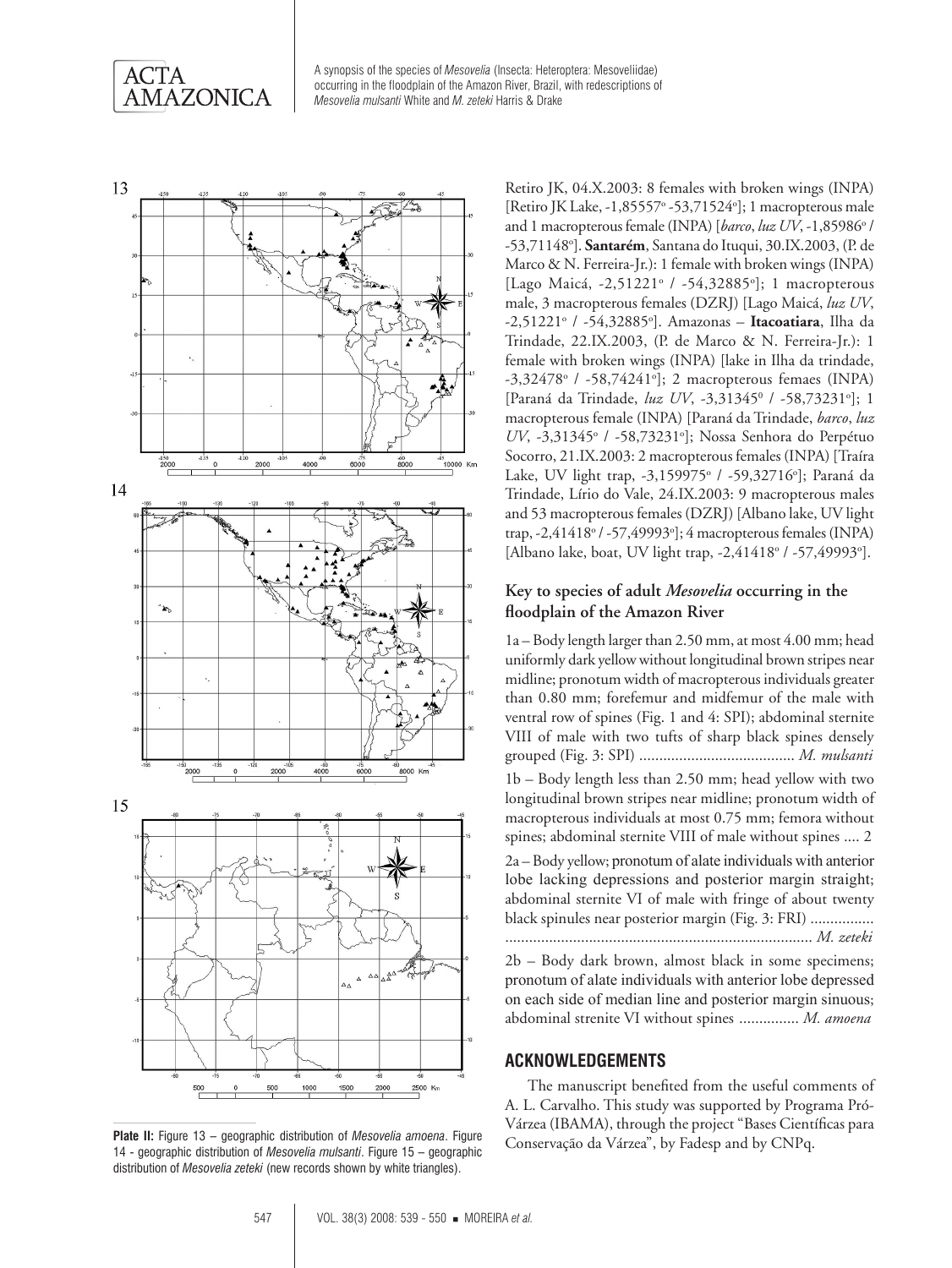

## **References**

- Andersen, N.M.; Polhemus, J.T. 1980. Four new genera of Mesoveliidae (Hemiptera, Gerromorpha) and the phylogeny and classification of the family. *Entomologica Scandinavica*, 11: 369-392.
- Bass, D. 2003. A survey of freshwater macroinvertebrates in Tobago. *Living World, Journal of Trinidad and Tobago Field Naturalists´ Club*, 2003: 64-69.
- Barber, H.G. 1923. A preliminary report on the Hemiptera-Heteroptera of Porto Rico collected by the American Museum of Natural History. *American Museum Novitates*, 75: 1-13.
- Blatchley, W.S. 1926. *Heteroptera or True Bugs of Eastern North America with Especial Reference to the Faunas of Indiana and Florida*. The Nature Publishing Company, Indianapolis. 1116p.
- Carvalho, J.C.M. 1984. On a new species of intertidal water strider from Brazil (Hemiptera, Gerromorpha, Mesoveliidae). *Amazoniana*, 8: 519-523.
- Champion, G.C. 1898. Hemiptera Heteroptera. *Biologia Centrali-Americana. Rhynchota*, 2: 1-416.
- Chapman, H.C. 1959. Distributional and ecological records for some aquatic and semi-aquatic Heteroptera of New Jersey. *Bulletin of the Brooklyn Entomological Society*, 54: 8-12.
- Cobben, R.H. 1960. The Heteroptera of the Netherland Antilles. I. Foreword – Gerridae, Veliidae, Mesoveliidae. *Studies on the Fauna of Curaçao and other Caribbean Islands*, 11: 1-34.
- Distant, W.L. 1910. Heteroptera: Appendix. *The Fauna of British India, Including Ceylon and Burma. Rhynchota*, 5: 1-353.
- Drake, C.J.; Harris, H.M. 1946. A new mesoveliid from Ecuador (Hemiptera, Mesoveliidae). *Bulletin of the Brooklyn Entomological Society*, 41: 8-9.
- Gagné, W.C.; Howarth, F.G. 1975. The cavernicolous fauna of Hawaiian lava tubes, 6. Mesoveliidae or water treaders. *Pacific Insects*, 16: 399-413.
- Goulding, M.; Barthem, R.B.; Ferreira, E.J.G. 2003. *The Smithsonian Atlas of the Amazon*. Smithsonian Institution, Washington. 253 pp.
- Harris, H.M.; Drake, C.J. 1941. Notes on the family Mesoveliidae (Hemiptera) with descriptions of two new species. *Iowa State College Journal of Science*, 15: 275-277.
- Herring, J.L. 1950. The aquatic and semiaquatic hemiptera of Northern Florida, Part 2: Veliidae and Mesoveliidae. *The Florida Entomologist*, 33: 145-150.
- Hoffman, C.H. 1932. The biology of three North American species of *Mesovelia* (Hemiptera – Mesoveliidae). *The Canadian Entomologist*, 64: 88-95, 113-120, 126-134.
- Hungerford, H.B. 1917. The life history of *Mesovelia mulsanti* White. *Psyche*, 24: 73-83.
- Hungerford, H.B. 1919. The biology and ecology of aquatic ad semiaquatic Hemiptera. *The Kansas University Science Bulletin*, 11: 1-328.
- Hungerford, H.B. 1924. A new *Mesovelia* with some biological notes regarding it. *Canadian Entomologist*, 56: 142-144.
- Hungerford, H.B. 1936. Aquatic and semiaquatic Hemiptera collected in Yucatan and Campeche. pp. 145-150. *In*: Pearse, A.; Creaser, E. (eds.). The Cenotes of Yucatan: a zoological and hydrographic survey. *Carnegie Institute of Washington Publications*, 157.
- Hungerford, H.B. 1953. Concerning *Mesovelia douglaensis* Hungerford. *Journal of the Kansas Entomological Society*, 26: 76-77.
- Jaczewski, T. 1928. Mesoveliidae from the State of Paraná. *Annales Musei Zoologici Polonici*, 7: 75-80, prancha IV.
- Jaczewski, T. 1930. Notes on the American species of the genus *Mesovelia* Muls. (Heteroptera, Mesoveliidae). *Annales Musei Zoologici Polonici*, 9: 1-12, pranchas I-III.
- Jordan, K.H.C. 1951. Autotomie bei *Mesovelia furcata. Zoologischer Anzeiger*, 147: 205-209.
- Kirkaldy, G.W.; Torre-Bueno, J.R. de la. 1909. A catalogue of American aquatic and semi-aquatic Hemiptera. *Proceedings of the Entomological Society of Washingtoni,* 10: 173-213.
- Larsen, E.; Olson, C. 1997. Aquatic Coleoptera and Hemiptera of Organ Pipe Cactus National Monument, Arizona. *Entomological News*, 108: 34-42.
- López-Ruf, M.L.; Mazzucconi, S.A.; Bachmann, A.O. 2003. Heteroptera acuáticos y semiacuáticos del Parque Nacional Mburucuyá (Provincia de Corrientes, Argentina). *Revista de la Sociedad Entomologica Argentina*, 62: 65-71.
- Melo, A.L.; Nieser, N. 2004. Faunistical notes on aquatic Heteroptera of Minas Gerais (Brazil): an annotated list of Gerromorpha and Nepomorpha collected near Januária, MG. *Lundiana*, 5: 43-49.
- Moreira, F.F.F.; Ribeiro, J.R.I.; Nessimian, J.L. 2006. Description of the male and the southernmost record of *Mesoveloidea williamsi* Hungerford, 1929 (Hemiptera: Heteroptera: Mesoveliidae). *Zootaxa*, 1269: 51-56.
- Moretti, E.; Francelino, M.R. 2003. *Curso básico de ArcView 3.2. Apostila.* (geoflora.googlepages.com/arcview.pdf). Access: 03/18/2008.
- Neering, T. 1954. Morphological variations in *Mesovelia mulsanti*  (Hemiptera, Mesoveliidae). *The University of Kansas Science Bulletin*, 36: 125-148.
- Nessimian, J.L.; Hamada, N.; Ferreira-Jr, N.; De Marco-Jr, P. 2004. *Sub-estudo Entomofauna Aquática - Bases científicas para a conservação da várzea: Identificação e caracterização de regiões biogeográficas*. PROVÁRZEA/IBAMA, Relatório Técnico.
- Nieser, N.; Melo, A.L. 1997. *Os Heterópteros Aquáticos de Minas Gerais, Guia Introdutório com Chave de Identificação para as Espécies de Nepomorpha e Gerromorpha*. Editora UFMG, Belo Horizonte. 180pp.
- Osborn, H.; Drake, C.J. 1915. Additions and notes on the Hemiptera-Heteroptera of Ohio. *The Ohio Naturalist, and Journal of Science*, 15: 501-508.
- Pereira, D.L.V. 2004. *Distribuição e Chave Taxonômica de Gêneros de Gerromorpha e Nepomorpha (Insecta: Heteroptera) na Amazônia Central, Brasil.* Master thesis, Instituto Nacional de Pesquisas